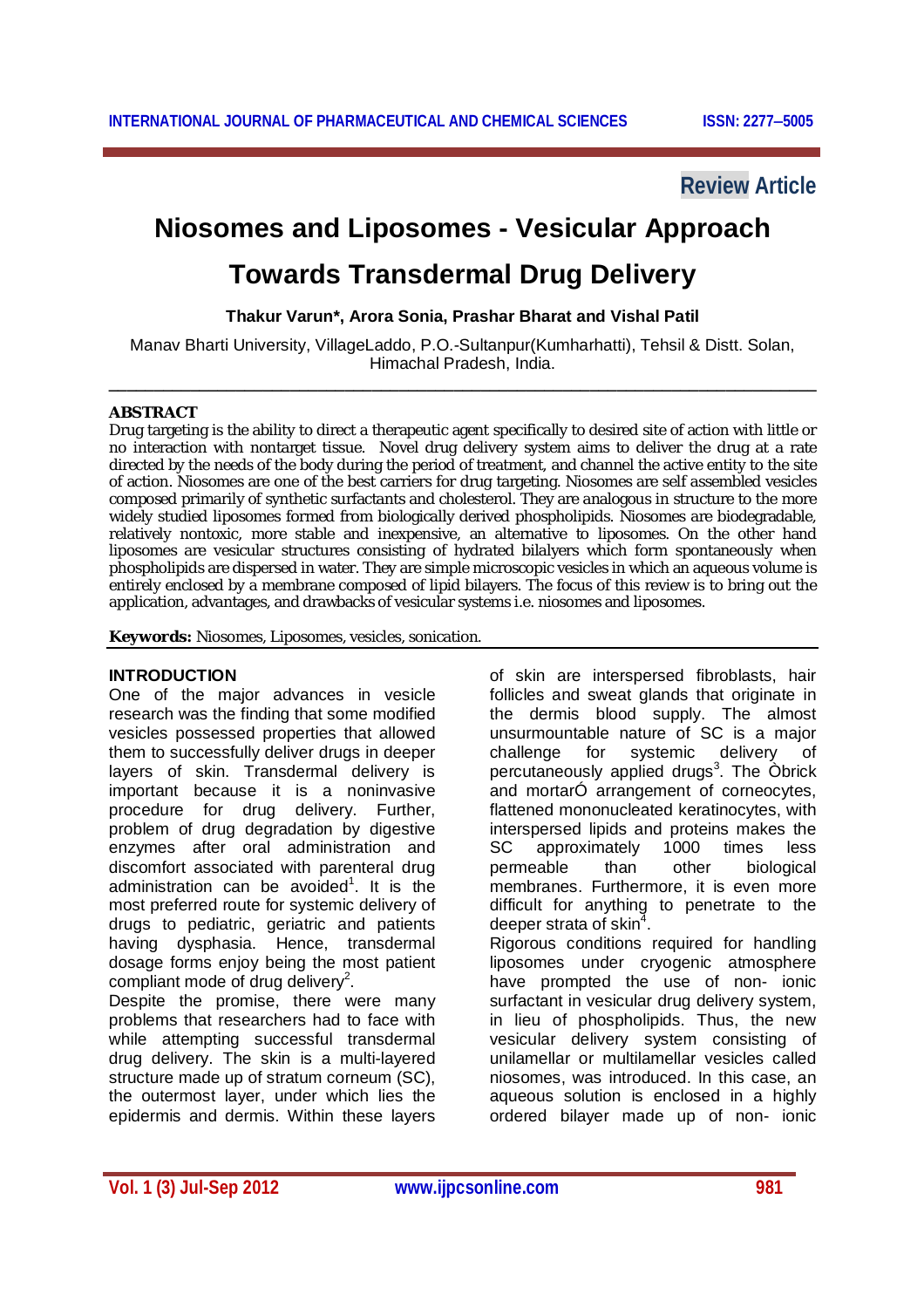surfactant, with or without cholesterol and dicetyl phosphate, and exhibit a behaviour similar to liposomes *in vivo.* The bilayered vesicular structure is an assembly of hydrophobic tails of surfactant monomer, shielded away from the aqueous space located in the center and hydrophilic head group, in contact with the same. Addition of cholesterol results in an ordered liquid phase formation which gives the rigidity to the bilayer, and results in less leaky niosomes. Dicetyl phosphate is known to increase the size of vesicles, provide charge to the vesicles, and thus shows increase entrapment efficiency. Other charge-<br>
inducers are stearylamine and are stearylamine and diacylglycerol, that also help in electrostatic stabilization of the vesicles. Niosomes have unique advantages over liposomes. Noisomes are quite stable structures, even in the emulsified form<sup>5</sup>. They require no special conditions such as low temperature or inert atmosphere for protection or storage, and are chemically stable. Relatively low cost of materials makes it suitable for industrial manufacture. A number of non- ionic surfactants have been used to prepare vesicles viz. polyglycerol alkyl ether, glucosyl dialkyl ethers, crown ethers, ester linked surfactants, polyoxyethylene alkyl ether<sup>6</sup>, Brij, and a series of spans and tweens<sup>7</sup>. Niosomes entrap solute in a manner analogous to liposomes. They are osmotically active, and are stable on their own, as well as increase the stability of the entrapped drugs<sup>8</sup>. Handling and storage of surfactants require no special conditions. Niosomes possess an infrastructure consisting of hydrophilic and hydrophobic moieties together, and as a result, can accommodate drug molecules with a wide range of solubilities<sup>9</sup>. They exhibit flexibility in structural characteristics (composition, fluidity, size,), and can be designed according to the desired situation. Niosomes improve the oral bioavailability of poorly absorbed drugs and enhance skin penetration of drugs<sup>10</sup>.

**Niosomes** are lamellar structures that are microscopic in size. They constitute of nonionic surfactant of the alkyl or dialkyl polyglycerol ether class and cholesterol with subsequent hydration in aqueous media. The surfactant molecules tend to orient themselves in such a way that the hydrophilic ends of the non-ionic surfactant point outwards, while the hydrophobic ends face each other to form the bilayer. Controlled release drug products are often formulated to permit the establishment and maintenance of any concentration at target site for longer intervals of time. One such technique of drug targeting is niosomes.<br>Niosomes are microscopic lamellar are microscopic structures formed on admixture of a nonionic surfactant, cholesterol and diethyl ether with subsequent hydration in aqueous media. They behave *in vivo* like liposomes prolonging the circulation of entrapped drug and altering its organ distribution. Niosomal drug delivery has been studied using various methods of administration including intramuscular, intravenous, peroral and transdermal. In addition, as drug delivery vesicles, niosomes have been shown to enhance absorption of some drugs across cell membranes, to localize in targeted organs and tissues and to elude the reticuloendothelial system. Niosomes has been used to encapsulate colchicines, estradiol, tretinoin, dithranol, enoxacin and for application such as anticancer, antitubercular, anti-leishmanial, antiinflammatory, hormonal drugs and oral vaccine .

**Liposomes** were first described by Bangham in 1965 while studying cell membranes. He found that lipsomes are vesicular structures consisting of hydrated bilalyers which form spontaneously when phospholipids are dispersed in water. Since this, further studies into liposomes and their application in various fields such as medicine and research have been explored. Liposomes are defined as structure consisting of one or more concentric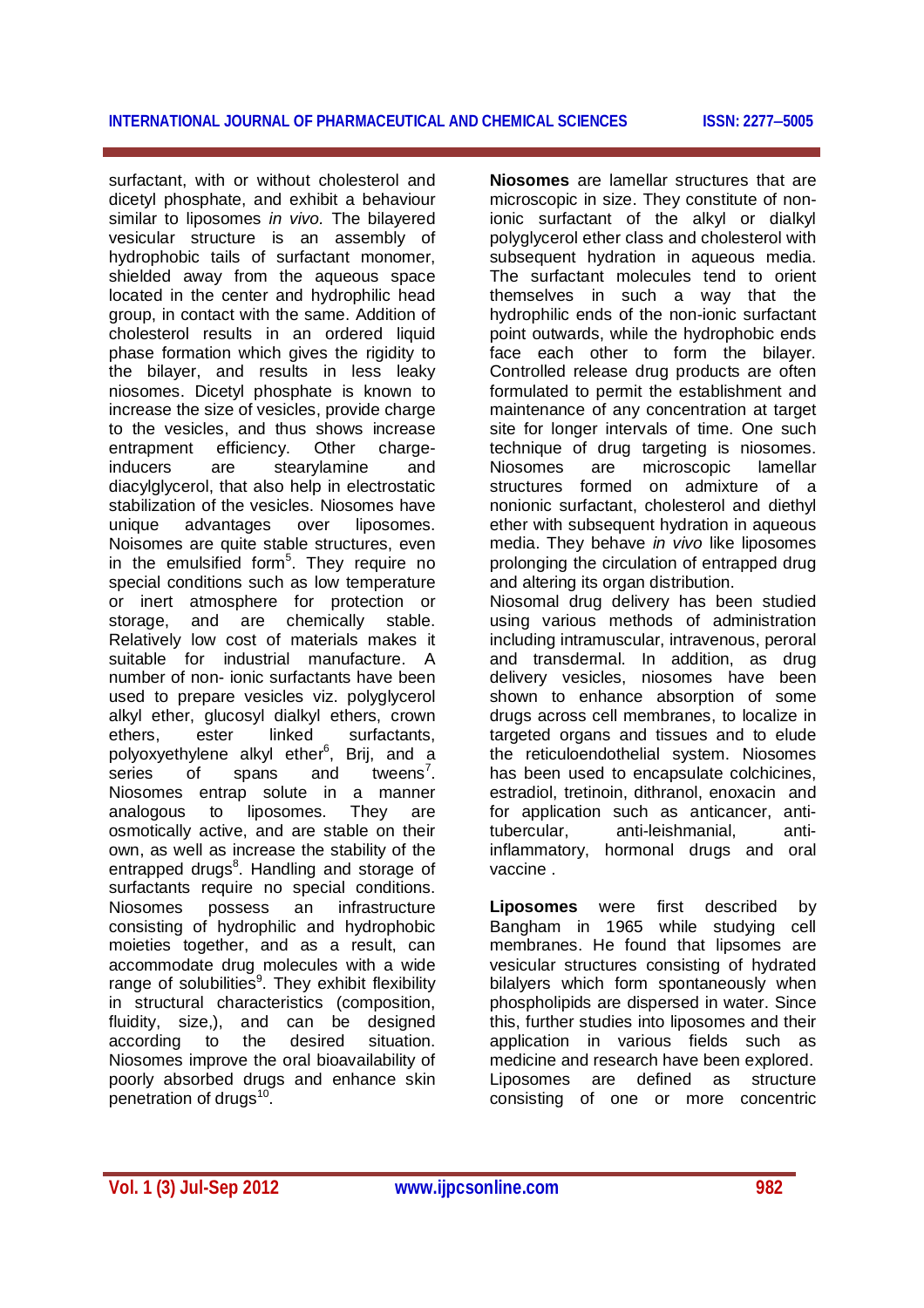spheres of lipid bilayers separated by water or aqueous buffer compartments.

Phospholipids are the main component of naturally occurring bilayers. These phospholipids include phosphatidylcholines (PC), phosphatidylethanolamines (PE) and phosphatidylserines  $(PS)^{11}$ . The key common feature that bilayer-forming compounds share is their amphiphilicity ie., they have defined polar and non-polar regions. This is the reason the non-polar regions orientate themselves towards the interior away from the aqueous phase, the polar regions being in contact with it.

Niosomes behave in vivo like liposomes, prolonging the circulation of entrapped drug and altering its organ distribution and metabolic stability. As with liposomes, the properties of niosomes depend on the composition of the bilayer as well as method of their production. It is reported that the intercalation of cholesterol in the bilayers decreases the entrapment volume during formulation, and thus entrapment efficiency. However, differences in characteristics exist between liposomes and niosomes, especially since niosomes are prepared from uncharged single-chain surfactant and cholesterol, whereas liposomes are prepared from double-chain phospholipids (neutral or charged). The concentration of cholesterol in liposomes is much more than that in niosomes. As a result, drug entrapment efficiency of liposomes becomes lesser than niosomes. Besides, liposomes are expensive, and its ingredients, such as phospholipids, are chemically unstable because of their predisposition to oxidative degradation; moreover, these require special storage and handling and purity of natural phospholipids is variable.

#### **CLASSIFICATION LIPOSOMES**

#### **I**. **Based on composition and mode of drug delivery**

**1. Conventional liposomes:** Composed of neutral or negatively charged phospholipids and cholesterol. Subject to coated pit

endocytosis, contents ultimately delivered to Lysosomes if they do not fuse with the endosomes, useful for E.E.S targeting; rapid and saturable uptake by R.E.S; short circulation half life, dose dependent pharmacokinetics.

**2. pH sensitive liposomes :** Composed of phospholipids such as phosphatidyl ethanolamine, dioleoyl phosphatidyl ethanolamine. Subjected to coated pit endocytosis at low pH, fuse with cell or endosomes membrane and release their contents in cytoplasm; suitable for intra cellular delivery of weak base and macromolecules.Biodistribution and pharmacokinetics similar to conventional liposomes.

**3. Cationic Liposomes:** Composed of cationic lipids. Fuse with cell or endosome membranes; suitable for delivery of negatively charged macromolecules (DNA, RNA); ease of formation, structurally unstable; toxic at high dose, mainly restricted to local administration

**4. Long circulating or stealth liposomes:** Composed of neutral high transition temperature lipid, cholesterol and 5-10% of PEG-DSPE. Hydrophilic surface coating, low opsonisation and thus low rate of uptake by RES long circulating half life (40 hrs); Dose independent Pharmacokinetics

**5. Immuno liposomes:** Conventional or stealth liposomes with attached Antibody or Recognition Sequence. Subject to receptor mediated endocytosis, cell specific binding (targeting); can release contents extra cellularly near the target tissue and drugs diffuse through plasma membrane to produce their effects.

**6. Magnetic Liposomes:** Composed of P.C, cholesterol and small amount of a linear chain aldehyde and colloidal particles of magnetic Iron oxide. These are liposomes that indigenously contain binding sites for attaching other molecules like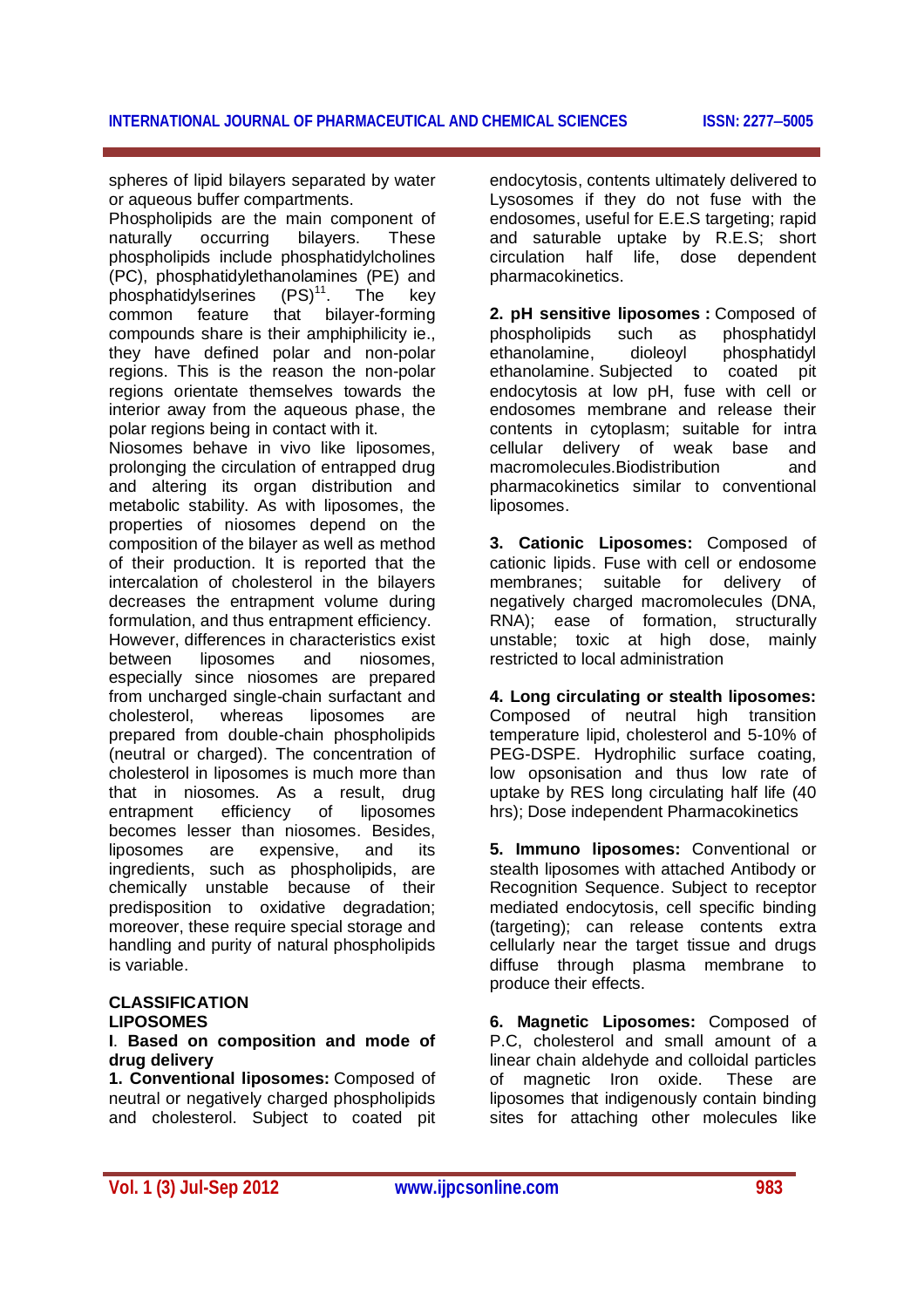antibodies on their exterior surface. Can be made use by an external vibrating magnetic field on their deliberate, on site, rapture and immediate release of their components.

# **7. Temperature (or) heat sensitive**

**liposomes:** Composed of Dipalmitoyl P.C. These are vesicles showed maximum release at  $41^\circ$ , the phase transition temperature of Dipalmitoyl P.C. Liposomes release the entrapped content at the target cell surface upon a brief heating to the phase transition temperature of the liposome membrane.

# **II Based on Size and Number of Lamellae**

**1. Multi lamellar vesicles (M.L.V):** ( Size 0.1 - 0.3 micro meter)

Have more than one bilayer; moderate aqueous volume to lipid ratio 4: 1 mole lipid. Greater encapsulation of lipophilic drug, mechanically stable upon long term storage, rapidly cleared by R.E.S, useful for targeting the cells of R.E.S, simplest to prepare by thin film hydration of lipids in presence of an organic solvent.

- a) Oligo lamellar vesicles or Paucilamellar vesicles - Intermediate between L.U.V & MLV.
- b) Multi vesicular liposomes Separate compartments are present in a single M.L.V.
- c) Stable Pluri lamellar vesicles Have unique physical and biological properties due to osmotic compression.

#### **2. Large Unilamellar Vesicles (L.U.V):** (Size 0.1 - 10 micro meter)

Have single bilayer, high aqueous volume to lipid ratio (7: 1 mole lipid), useful for hydrophilic drugs, high capture of macro molecules; rapidly cleared by R.E.S. Prepared by detergent dialysis, ether injection, reverse phase evaporation or active loading methods.

#### **3. Small Unilamellar Vesicles (S.U.V):** (Size 0.1 micro meters)

Single bilayer,homogeneous in size, thermodynamically unstable, susceptible to aggregation and fusion at low or no charge. limited capture of macro molecules, low aqueous volume to lipid ratio (0.2 : 1.5 : 1 mole lipid) prepared by reducing the size of M.L.V or L.U.V using probe sonicator or gas extruder or by active loading or solvent injection technique.

#### **NIOSOMES**

Types of Niosomes Based on the vesicle size, niosomes can be divided into three groups:

- 1. Small Unilamellar Vesicles (SUV, Size=0.025-0.05 μm)
- 2. Multilamellar Vesicles (MLV, Size=>0.05 μm)
- 3. Large Unilamellar Vesicles (LUV, Size=>0.10 μm).

### **Comparison of Niosomes vs. Liposomes**

- 1. Liposomes exhibit certain disadvantages such as: they are expensive, their ingredients like phospholipids are chemically unstable because of their predisposition to oxidative degradation, they require special storage and handling and purity of natural phospholipids is variable. Niosomes do not have any of these problems.
- 2. Differences in characteristics exist between liposomes and niosomes, especially since niosomes are prepared from uncharged singlechain surfactant and cholesterol whereas liposomes are prepared from double-chain phospholipids (neutral or charged).
- 3. Niosomes behave in-vivo like liposomes, prolonging the circulation of entrapped drug and altering its organ distribution and metabolic stability.<sup>12</sup> Such vesicular drug carrier systems alter the plasma clearance kinetics, tissue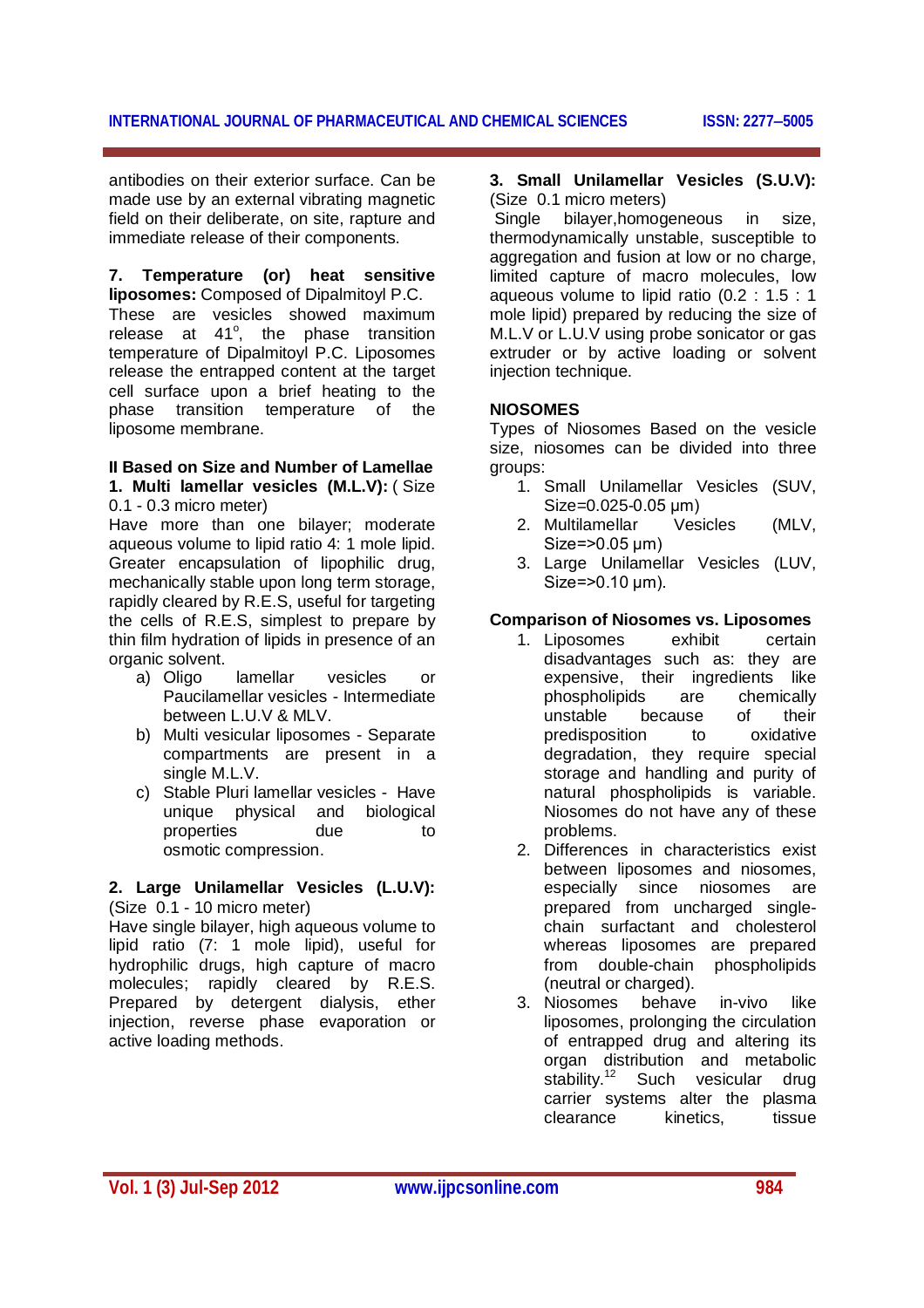distribution, metabolism and cellular interaction of the drug.<sup>13</sup> They can be expected to target the drug to its desired site of action and/or to control its release.<sup>14</sup>

- 4. As with liposomes, the properties of niosomes depends both on the composition of the bilayer and on method of their production.<sup>15</sup>
- 5. The entrapment efficiency increases with increase in the concentration and lipophilicity of surfactant. Chandraprakash et al made Methotrexate loaded non-ionic surfactant vesicles using lipophilic surfactants like Span 40, Span 60 and Span 80 and found that Span 60  $(HLB = 4.7)$  gave highest percent entrapment while Span 85 (HLB = 9.8) gave least entrapment. They also observed that as HLB value of surfactant decreased, the mean size was reduced.<sup>16</sup>

#### **Niosomes In Lieu Of Liposomes – Reasons**

One of the most significant problems associated with the use of liposomes as adjuvant is the susceptibility of phospholipids to oxidative degradation in air. This requires that purified phospholipids and liposomes have to be stored and handled in an inert (e.g. nitrogen) atmosphere36. Phospholipid raw materials are naturally occurring substances and as such require extensive purification thus making them costly<sup>17</sup>. Alternatively, phospholipids can be synthesised de novo, however this approach tends to be even more costly than using naturally occurring lipids.Because of liposomes above mentionioned drawbacks, and alternative nonionic surfactants have been investigated. This involves formation of liposome-like vesicles from the hydrated mixtures of cholesterol and nonionic surfactant such as monoalkyl or dialkyl polyoxyethylene ether<sup>18</sup>. Niosomes are unilamellar or multilamellar vesicles capable of entrapping hydrophilic and hydrophobic

solutes38. From a technical point of view, niosomes are promising drug carriers as they possess greater stability and lack of<br>many disadvantages associated with many disadvantages associated with liposomes, such as high cost and the variable purity problems of phospholipids<sup>19</sup>. Another advantage is the simple method for the routine and large-scale production of niosomes without the use of unacceptable solvents. Cholesterol, 5-cholesten-3β-ol is used in combination with nonionic surfactant for the formation of niosomes.

#### **Characterization of Niosomes 1. Size**

Shape of niosomal vesicles is assumed to be spherical, and their mean diameter can be determined by using laser light scattering method.<sup>20</sup> Also, diameter of these vesicles can be determined by using electron microscopy. molecular sieve chromatography, ultracentrifugation, photon correlation microscopy, optical microscopy and freeze fracture electron microscopy. Freeze thawing (keeping vesicles suspension at -20°C for 24 hrs and then heating to ambient temperature) of niosomes increases the vesicle diameter, which might be attributed to fusion of vesicles during the cycle. $21$ 

# **2. Bilayer Formation**

Assembly of non-ionic surfactants to form a bilayer vesicle is characterized by an Xcross formation under light polarization microscopy.<sup>22</sup>

#### **3. Number of Lamellae**

This is determined by using nuclear magnetic resonance (NMR) spectroscopy, small angle X-ray scattering and electron microscopy.

#### **4. Membrane Rigidity**

Membrane rigidity can be measured by means of mobility of fluorescence probe as a function of temperature.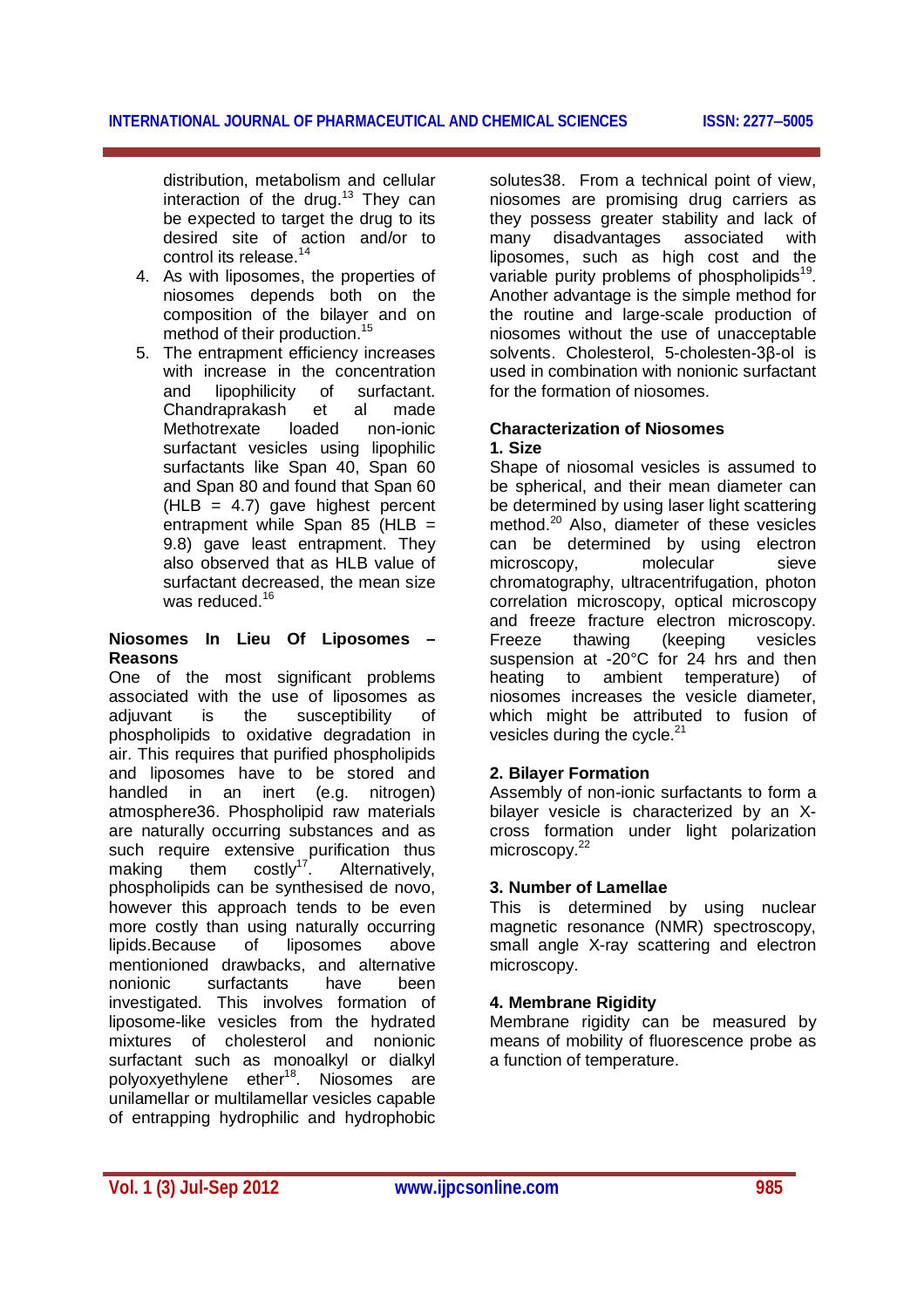#### **INTERNATIONAL JOURNAL OF PHARMACEUTICAL AND CHEMICAL SCIENCES ISSN: 22775005**

#### **5. Entrapment Efficiency**

After preparing niosomal dispersion, unentrapped drug is separated by dialysis, centrifugation, or gel filtration as described above and the drug remained entrapped in niosomes is determined by complete vesicle disruption using 50% n-propanol or 0.1% Triton X-100 and analyzing the resultant solution by appropriate assay method for the drug. $23$ 

Entrapment efficiency = (Amount entrapped / total amount) x 100

#### **Characterization of Liposomes 1. Particle Size and Surface Charge**

The droplet size and zeta potential of the liposomes was determined by a Laser Scattering Particle Size Distribution Analyzer and Zeta Potential Analyzer at room temperature. One mL of the liposome suspensions was diluted with 14 mL and 2 mL deionized water, respectively.

#### **2. Transmission Electron Microscopy**

Transmission Electron Microscopy (TEM) was used to visualize the liposomal vesicles. The vesicles were dried on a copper grid and adsorbed with filter paper. After drying, the sample was viewed under the microscope at 10–100 k magnification at an accelerating voltage of 100 kV.

#### **3. Entrapment Efficiency (%EE) and Loading Efficiency**

The concentration of MX in the formulation was determined by HPLC analysis after disruption of the vesicles (liposomes) with Triton X-100 (0.1% w/v) at a 1 : 1 volume ratio and appropriate dilution with PBS (pH 7.4). The vesicle/Triton X-100 solution was centrifuged at 10,000 rpm at C for 10 min. The supernatant was filtered with a 0.45  m nylon syringe filter. The entrapment efficiencies and the loading efficiencies of the MX-loaded formulation were calculated by (1) and (2), respectively. (1) where is the concentration of MX loaded in the formulation as described in the above methods, and is the initial concentration of

MX added into the formulation (2) where is the total amount of MX in the formulation and is the total amount of PC added into the formulation.

#### **4. Stability Evaluation of Liposomes**

Liposomes were stored at C and C (room temperature, RT) for 30 days. Both the physical and the chemical stability of MX were evaluated. The physical stability was assessed by visual observation for sedimentation and particle size determination. The chemical stability was determined by measuring the MX content by HPLC on days 0, 1, 7, 14, and 30.

#### **Advantages of Niosomes<sup>24</sup>**

- Since the structure of the niosome offers place to accommodate hydrophilic, lipophilic as well as ampiphilic drug moieties, they can be used for a variety of drugs.
- Niosomes exhibits flexibility in their structural characteristics (composition, fluidity and size) and can be designed according to the desired situation.
- They improve the therapeutic performance of the drug by protecting it from the biological environment and restricting effects to target cells, thereby reducing the clearance of the drug.
- Niosomes can act as a depot to release the drug slowly and offer a controlled release.
- They can increase the oral bioavailability of drugs.
- They are osmotically active and stable.
- They increase the stability of the entrapped drug.
- They can enhance the skin penetration of drugs.
- They can be made to reach the site of action by oral, parenteral as well as topical routes.
- The surfactants are biodegradable, biocompatible, and nonimmunogenic.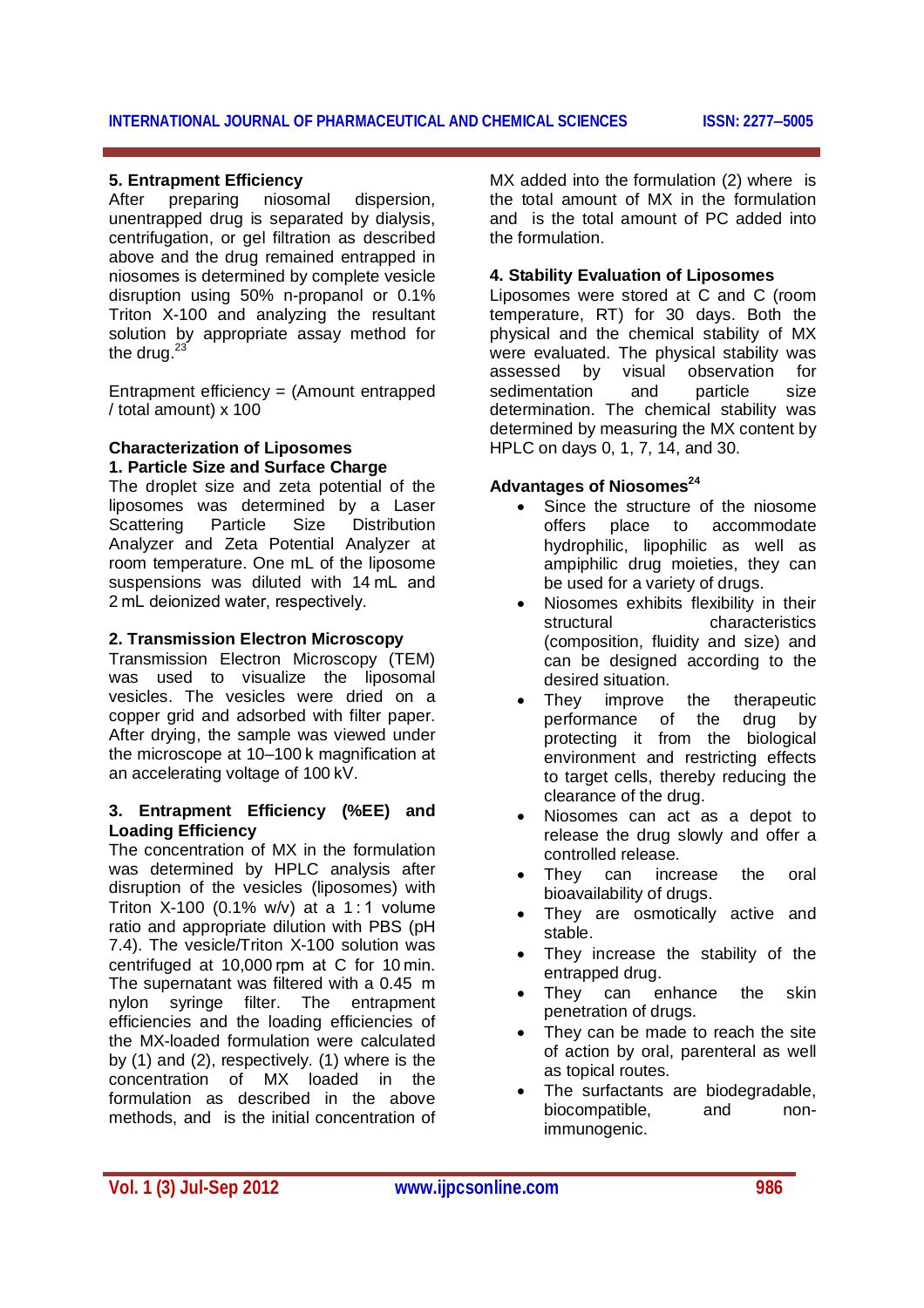#### **INTERNATIONAL JOURNAL OF PHARMACEUTICAL AND CHEMICAL SCIENCES ISSN: 22775005**

- The niosomal dispersions in an aqueous phase can be emulsified in a non-aqueous phase to control the release rate of the drug and administer normal vesicles in external non-aqueous phase.
- Handling and storage of surfactants do not require any special conditions.
- The vesicle suspension being water based offers greater patient compliance over oily dosage forms.

#### **ADVANTAGES OF LIPOSOMES**

- Provide controlled drug delivery
- Biodegradable, biocompatible, flexible
- Non ionic
- Can carry both water and lipid soluble drugs
- Drugs can be stabilized from oxidation
- Improve protein stabilization
- Controlled hydration
- Provide sustained release
- Targeted drug delivery or site specific drug delivery
- Stabilization of entrapped drug from hostile environment
- Alter pharmacokinetics and pharmacodynamics of drugs
- Can be administered through various routes
- Can incorporate micro and macro molecules
- Act as reservoir of drugs
- Therapeutic index of drugs is increased
- Site avoidance therapy
- Can modulate the distribution of drug

#### **Methods of preparation of Niosomes**

**Preparation of vesicles:** The preparation methods should be chosen according to the use of niosomes, since the preparation methods influence the numbers of bilayers, size, size distribution and entrapment efficiency of the aqueous phase and the membrane permeability of the vesicles.

## **1. Ether injection method<sup>25</sup>**

This method provides a means of making niosomes by slowly introducing a solution of surfactant dissolved in diethyl ether into warm water maintained at 60°C. The surfactant mixture in ether is injected through 14-gauge needle into an aqueous solution of material. Vaporization of ether leads to formation of single layered vesicles. Depending upon the conditions used, the diameter of the vesicle range from 50 to 1000 nm.

#### **2. Hand shaking method (Thin film hydration technique)**

The mixture of vesicles forming ingredients like surfactant and cholesterol are dissolved in a volatile organic solvent (diethyl ether, chloroform or methanol) in a round bottom flask. The organic solvent is removed at room temperature (20°C) using rotary evaporator leaving a thin layer of solid mixture deposited on the wall of the flask. The dried surfactant film can be rehydrated with aqueous phase at 0-60°C with gentle agitation. This process forms typical multilamellar niosomes.

Thermosensitive niosomes were prepared by Raja Naresh et al /i> by evaporating the organic solvent at 60°C and leaving a thin film of lipid on the wall of rotary flash evaporator. The aqueous phase containing drug was added slowly with intermittent shaking of flask at room temperature followed by sonication.

#### **3. Sonication**

A typical method of production of the vesicles is by sonication of solution as described by Cable<sup>26</sup>. In this method an aliquot of drug solution in buffer is added to the surfactant/cholesterol mixture in a 10-ml glass vial. The mixture is probe sonicated at 60°C for 3 minutes using a sonicator with a titanium probe to yield niosomes.

#### **4. Micro fluidization**<sup>27</sup>

Micro fluidization is a recent technique used to prepare unilamellar vesicles of defined size distribution. This method is based on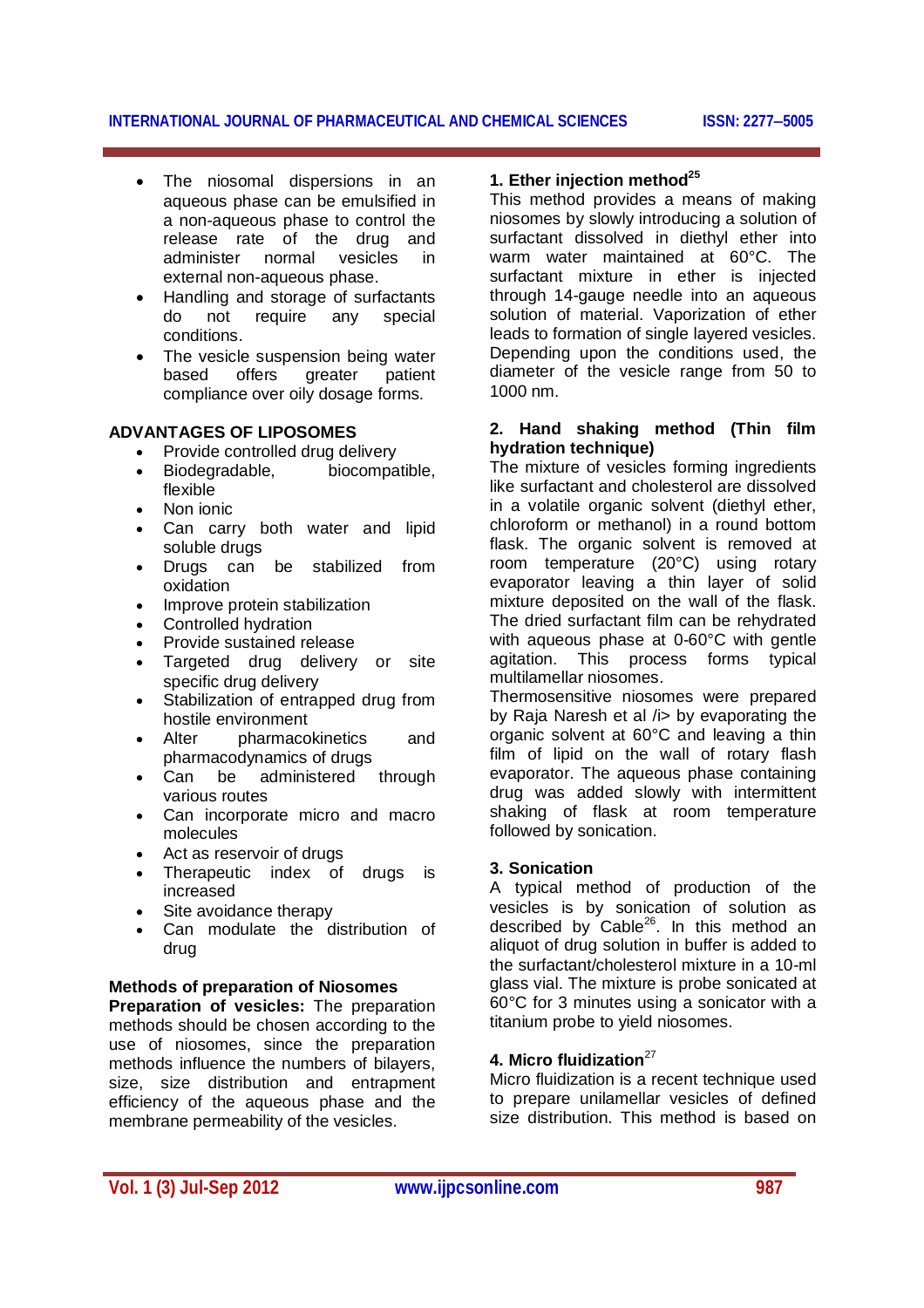submerged jet principle in which two fluidized streams interact at ultra high velocities, in precisely defined micro channels within the interaction chamber. The impingement of thin liquid sheet along a common front is arranged such that the energy supplied to the system remains within the area of niosomes formation. The result is a greater uniformity, smaller size and better reproducibility of niosomes formed.

#### **5. Multiple membrane extrusion method**

Mixture of surfactant, cholesterol and dicetyl phosphate in chloroform is made into thin film by evaporation. The film is hydrated with aqueous drug solution and the resultant suspension extruded through polycarbonate membranes, which are placed in series for upto  $8\Box$  passages. It is a good method for controlling niosome size.

#### **6. Reverse Phase Evaporation Technique (REV)**<sup>28</sup>

Cholesterol and surfactant (1:1) are dissolved in a mixture of ether and chloroform. An aqueous phase containing drug is added to this and the resulting two phases are sonicated at 4-5°C. The clear gel formed is further sonicated after the addition of a small amount of phosphate buffered saline (PBS). The organic phase is removed at 40°C under low pressure. The resulting viscous niosome suspension is diluted with PBS and heated on a water bath at 60°C for 10 min to yield niosomes.

Raja Naresh et al have reported the preparation of Diclofenac Sodium niosomes using Tween 85 by this method.

#### **7. Trans membrane pH gradient (inside acidic) Drug Uptake Process (remote Loading)**<sup>29</sup>

Surfactant and cholesterol are dissolved in chloroform. The solvent is then evaporated under reduced pressure to get a thin film on the wall of the round bottom flask. The film is hydrated with 300 mM citric acid (pH 4.0) by vortex mixing. The multilamellar vesicles are frozen and thawed 3 times and later

sonicated. To this niosomal suspension, aqueous solution containing 10 mg/ml of drug is added and vortexed. The pH of the sample is then raised to 7.0-7.2 with 1M disodium phosphate. This mixture is later heated at 60°C for 10 minutes to give niosomes.

#### **8. The "Bubble" Method**

It is novel technique for the one step preparation of liposomes and niosomes without the use of organic solvents. The bubbling unit consists of round-bottomed flask with three necks positioned in water bath to control the temperature. Watercooled reflux and thermometer is positioned in the first and second neck and nitrogen supply through the third neck. Cholesterol and surfactant are dispersed together in this buffer (pH 7.4) at 70°C, the dispersion mixed for 15 seconds with high shear homogenizer and immediately afterwards "bubbled" at 70°C using nitrogen gas.

#### **9. Formation of niosomes from proniosomes**

Another method of producing niosomes is to coat a water-soluble carrier such as sorbitol with surfactant. The result of the coating process is a dry formulation. In which each water-soluble particle is covered with a thin film of dry surfactant. This preparation is termed "Proniosomes". The niosomes are recognized by the addition of aqueous phase at  $T > Tm$  and brief agitation.

 $T =$ Temperature.

Tm = mean phase transition temperature.



#### **Formation of Niosomes**

Blazek-Walsh A.I. et al have reported the formulation of niosomes from maltodextrin based proniosomes. This provides rapid reconstitution of niosomes with minimal residual carrier. Slurry of maltodextrin and surfactant was dried to form a free flowing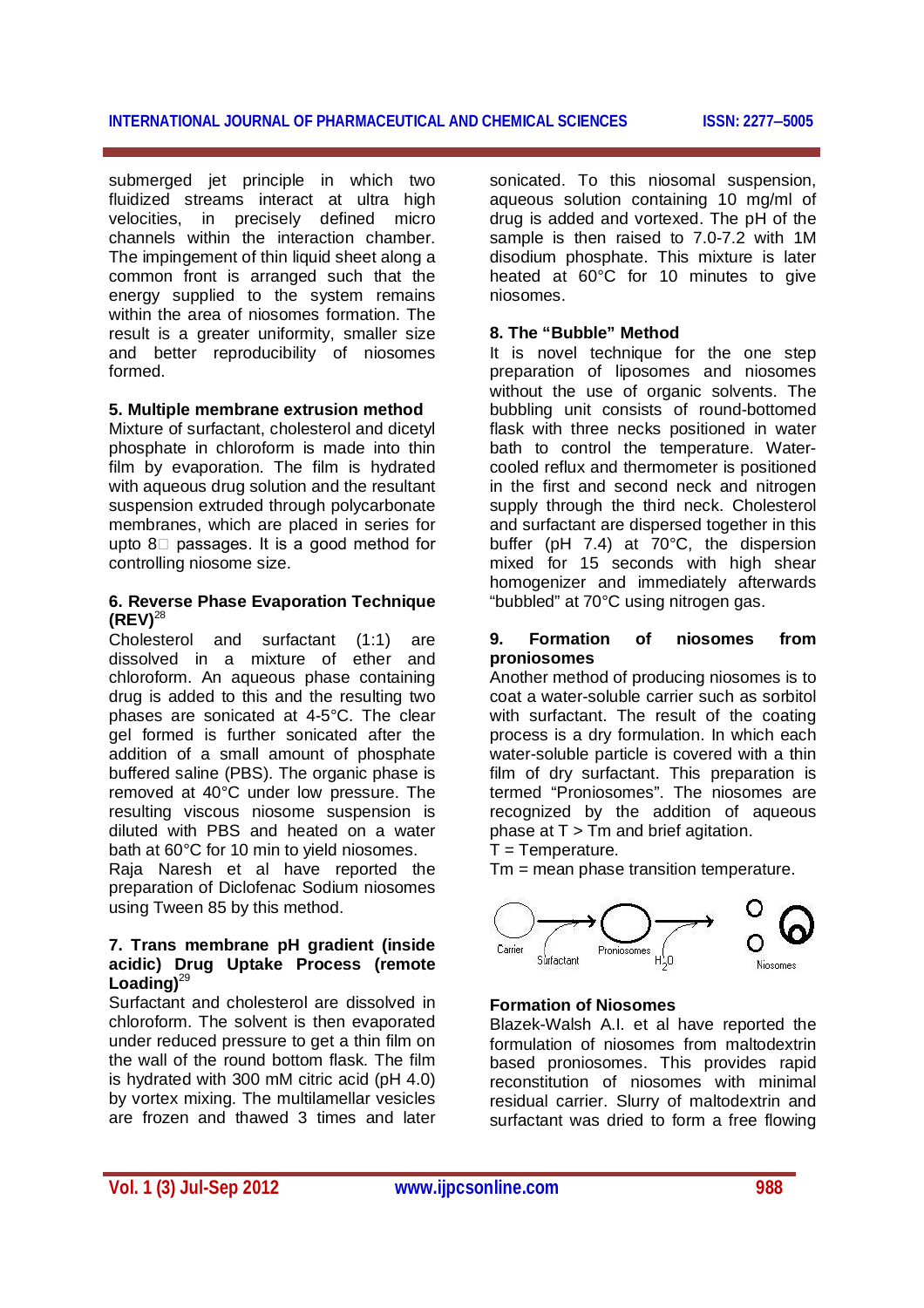powder, which could be rehydrated by addition of warm water.

#### **Preparation of liposomes**

An important parameter to consider when addressing the formation process of liposomes is the rigidity of the bilayer. Hydrated-single component phospholipid bilayers can be in a liquid-crystalline ('fluid') state or in a gel state. By increasing the temperature, the gel state bilayer melts and is converted into the liquid state. This occurs at a temperature known as the transition temperature (Tc). The Tc of a bilayer depends on:

- 1. Acyl chain length.
- 2. Degree of saturation.
- 3. Polar head group.

The Tc can vary between  $15^{\circ}$ C for egg yolk phosphatidylcholine (high degree of unsaturation) to over 50°C for fully saturated distearolylphosphatidylcholine  $(DSPC)^{30}$ .

The raw material for liposome formation depends on the intended use of the liposome. Several companies supply reasonable grade and priced lipids which usually contain at least 98% phospholipid and less than 1% lysophospholipid, low endotoxin and microbial load and trace metals. It is up to the individual investigator to purify the lipid to acceptable standards.

There are five main groups of phospholipids that are available that can be used for liposome preparation.

- 1. Phospholipid from natural sources.
- 2. Phospholipid modified from natural sources.
- 3. Semi-synthetic phospholipid.
- 4. Fully-synthetic phospholipid,
- 5. Phospholipid with non-natural headgroups<sup>31</sup>.

Phosphatidylcholine (PC), phosphatidylenolamine (PE) and phosphatidyserine (PS) are commonly used phospholipids for liposome preparation. Cholesterol can be added to the bilayer

mixture to reduce the permeability of fluid crystalline state bilayers.

There are many different strategies for the preparation of liposomes, which can be classified into 3 main groups.

# **1. Mechanical methods**

## **A. Film method.**

The original method of Bangham et al. is still the simplest procedure for the liposome formation but is limited because of its low encapsulation efficiency. This technique produces liposomes by hydrating thin lipid films deposited from an organic solution on a glass wall by shaking at temperatures above the Tc. The solvent is removed at reduced pressure in a rotary evaporator. The dry film of lipids which has been deposited onto the wall of a round-bottom flask is hydrated by adding a buffer with a water soluble marker. As the lipid becomes hydrated and starts to form into closed vesicles only a small amount of the solute becomes entrapped. This method yields a heterogeneous sized population of MLVs over 1um in diameter. Further procedures must be employed to achieve a homogeneous population, which will be discussed later<sup>3</sup> .

#### **B. Ultrasonication method.**

Ultrasonication of an aqueous dispersion of phospholipids with a strong bath sonicator or a probe sonicator will usually yield SUVs with diameters down to 15-25nm.

#### **2. Methods based on replacement of organic solvent.**

#### **A. Reverse-phase evaporation**

In this method, several phospholipids (pure/mixed with cholesterol) can be used. The lipid mixture is added to a round bottom flask and the solvent is removed under reduced pressure by a rotary evaporator. The system is purged with nitrogen and the lipids are re-dissolved in the organic phase. This is the phase that the reverse phase vesicles will form. Diethly ether and isopropyl ether are the usual solvents of choice.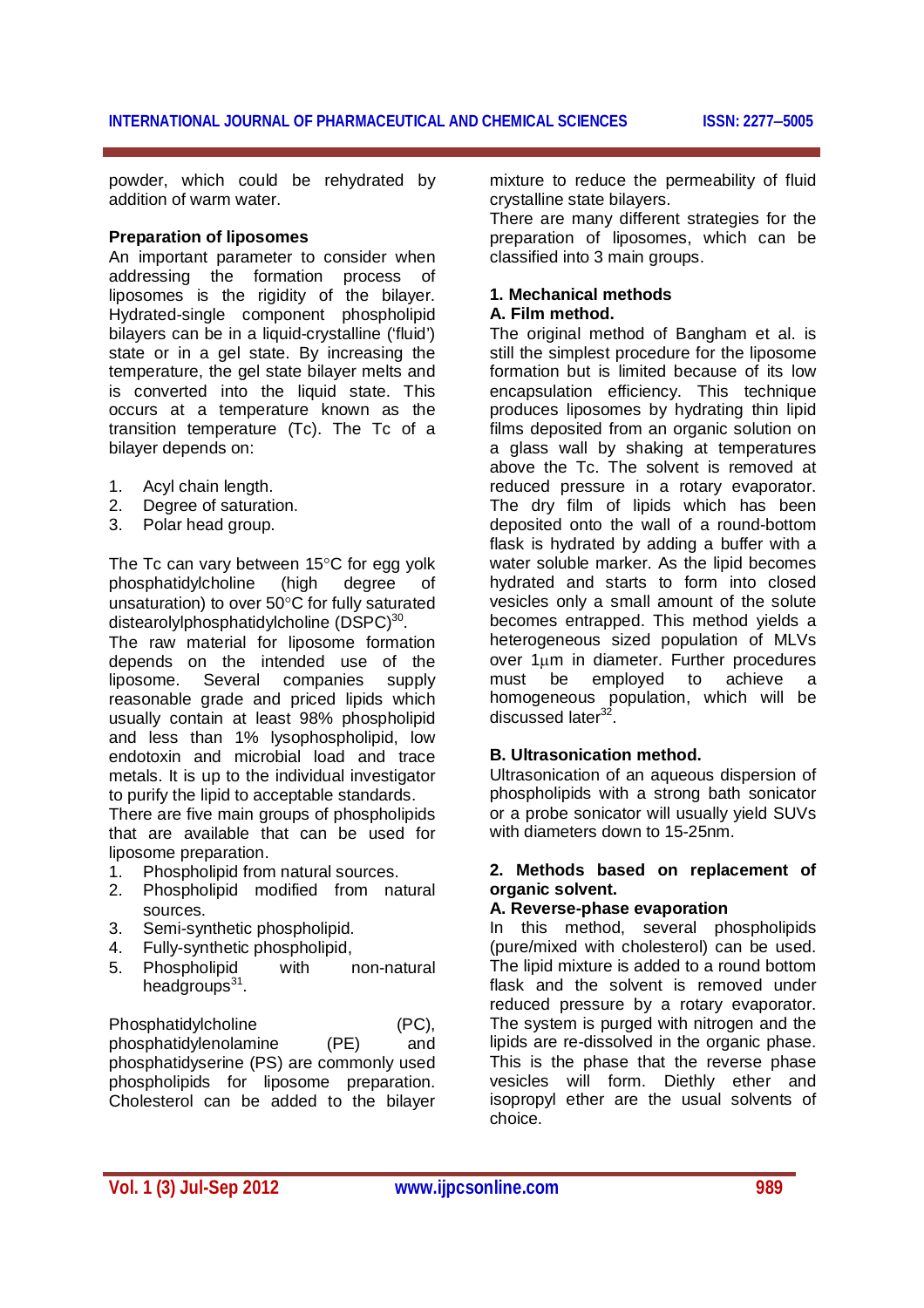After the lipids are re-dissolved in this phase the aqueous phase (contains compound to be encapsulated) is added. The system is kept under continuous nitrogen and the twophase system is sonicated until the mixture becomes clear one-phase dispersion. The mixture is then placed on the rotary evaporator and the organic solvent removed until a gel is formed. Non-encapsulated material is removed. The resulting liposomes are are called reverse-phase evaporation vesicles (REV). The large unilamellar and oligolamellar vesicles formed have the ability to encapsulate large macromolecular vesicles with high efficiency<sup>33</sup>.

#### **B: Ether vaporisation method.**

In this method a mixture of lipids in an organic solvent (diethyl ether, ethanol, etc.) is slowly injected into a warm aqueous solution. This results in osmotically active, unilamellar vesicles with a well defined size distribution and high volume trapping efficiency (about ten times that of sonicated and hand shaken preparations.

#### **3. Methods based on size transformation or fusion of preformed vesicles.**

## **A: Freeze-thaw extrusion method.**

Liposomes formed by the film method are vortexed with the solute to be entrapped until the entire film is suspended and the resulting MLVs are frozen in a dry ice/acetone bath, thawed in lukewarm water and vortexed again. After two additional cycles of freeze-thaw and vortexing the sample is extruded three times. This is followed by six freeze-thaw cycles and an additional eight extrusions. The resulting liposomes are called large unilamellar vesicles by extrusion technique (LUVET) and they typically contain internal solute concentrations which are much higher than external solute concentrations ie. , they have entrapment ratios greater than one . Proteins can be effectively encapsulated using this technique<sup>34</sup>.

#### **B: The dehydration-rehydration method.**

This method begins with empty buffer containing SUVs (handshaken MLVs can be also be used but are usually not preferred). These are mixed with the component to be entrapped, after which they are dried. Freeze-drying is often the method of choice but other methods such as by vacumn or under a stream of nitrogen can be used. The vesicles are then rehydrated. A mechanism has been proposed whereby as the vesicles become more concentrated during dehydration, they flatten and fuse forming multilamellar planes where the solute is sandwiched. Therefore on hydration, larger vesicles are formed. This technique is mild and simple, the main limitation being the heterogeneity of the size of the size of the liposomes.

#### **Therapeutic Applications of Niosomes**

Niosomal drug delivery is potentially applicable to many pharmacological agents for their action against various diseases. Some of their therapeutic applications are discussed below.

#### **Targeting of bioactive agents To reticulo-endothelial system (RES)**

The cells of RES preferentially take up the vesicles. The uptake of niosomes by the cells is also by circulating serum factors known as opsonins, which mark them for clearance. Such localized drug accumulation has, however, been exploited in treatment of animal tumors known to metastasize to the liver and spleen and in parasitic infestation of liver.

#### **To organs other than RES**

It has been suggested that carrier system can be directed to specific sites in the body by use of antibodies. Immunoglobulins seem to bind quite readily to the lipid surface, thus offering a convenient means for targeting of drug carrier. Many cells possess the intrinsicability to recognize and bind particular carbohydrate determinants and this can be exploited to direct carriers system to particular cells.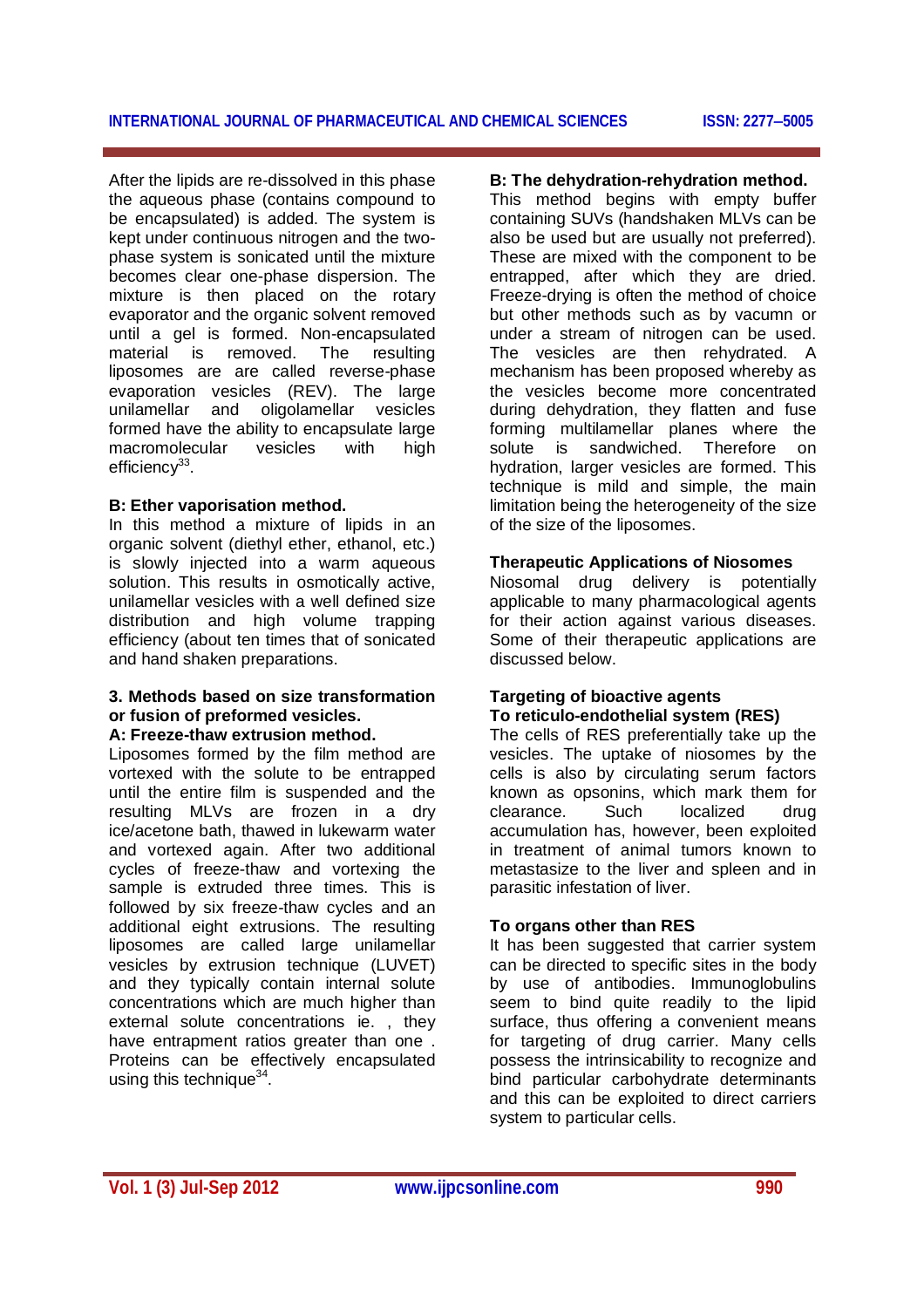#### **Neoplasia**

Doxorubicin, the anthracyclic antibiotic with broad spectrumanti tumor activity, shows a dose dependant irreversible cardio toxic effect. Niosomal delivery of this drug to mice bearing S-180 tumor increased their life span and decreased the rate of proliferation of sarcoma. Niosomal entrapment increased the half-life of the drug, prolonged its circulation and altered its metabolism. Intravenous administration of methotrexate entrapped in niosomes to S-180 tumor bearing mice resulted in total regression of tumor and also higher plasma level and slower elimination.

#### **Leishmaniasis**

Niosomes can be used for targeting of drug in the treatment of diseases in which the infecting organism resides in the organ of reticuloendothelial system. Leishmaniasis is such a disease in which parasite invades cells of liver and spleen. The commonly prescribed drugs are antimonials, which are related to arsenic, and at high concentration they damage the heart, liver and kidney. The study of antimony distribution in mice,

performed by Hunter *et al* showed high liver level after intravenous administration of the carriers forms of the drug.

#### **Delivery of peptide drugs**

Yoshida *et al* investigated oral delivery of 9 desglycinamide, 8- arginine vasopressin entrapped in niosomes in an in-vitro intestinal loop model and reported that stability of peptide increased significantly.

#### **Immunological application of niosomes**

Niosomes have been used for studying the nature of the immune response provoked by antigens. Brewer and Alexander have reported niosomes as potent adjuvant in terms of immunological selectivity, low toxicity and stability.

#### **Niosomes as carriers for Hemoglobin**

Niosomes can be used as a carrier for hemoglobin. Niosomal suspension shows a visible spectrum superimposable onto that of free hemoglobin. Vesicles are permeable to oxygen and hemoglobin dissociation curve can be modified similarly to nonencapsulated hemoglobin.

#### **Transdermal delivery of drugs by niosomes**

Slow penetration of drug through skin is the major drawback of transdermal route of delivery. An increase in the penetration rate has been achieved by transdermal delivery of drug incorporated in niosomes. Jayraman *et al* has studied the topical delivery of erythromycin from various formulations including niosomes or hairless mouse. From the studies, and confocal microscopy, it was seen that non-ionic vesicles could be formulated to target pilosebaceous glands.

#### **APPLICATIONS OF LIPOSOMES**

The following are some properties which make liposomes applicable in various fields.

- 1. Cell -liposome interaction
- 2. Localized drug effect
- 3. Enhanced drug uptake
- 4. Molecules with wide range of solubility and molecular weight can be accommodated
- 5. Cancer chemotherapy

#### **CONCLUSION**

The concept of incorporating the drug into liposomes or niosomes for a better targeting of the drug at appropriate tissue destination is widely accepted by researchers and academicians. Niosomes appeared to be a well preferred drug delivery system over liposome as niosomes being stable and economic. They presents a structure similar to liposome and hence they can represent alternative vesicular systems with respect to liposomes, due to the niosome ability to encapsulate different type of drugs within their multienvironmental structure. Niosomes are thoughts to be better candidates drug delivery as compared to liposomes due to various factors like cost, stability etc.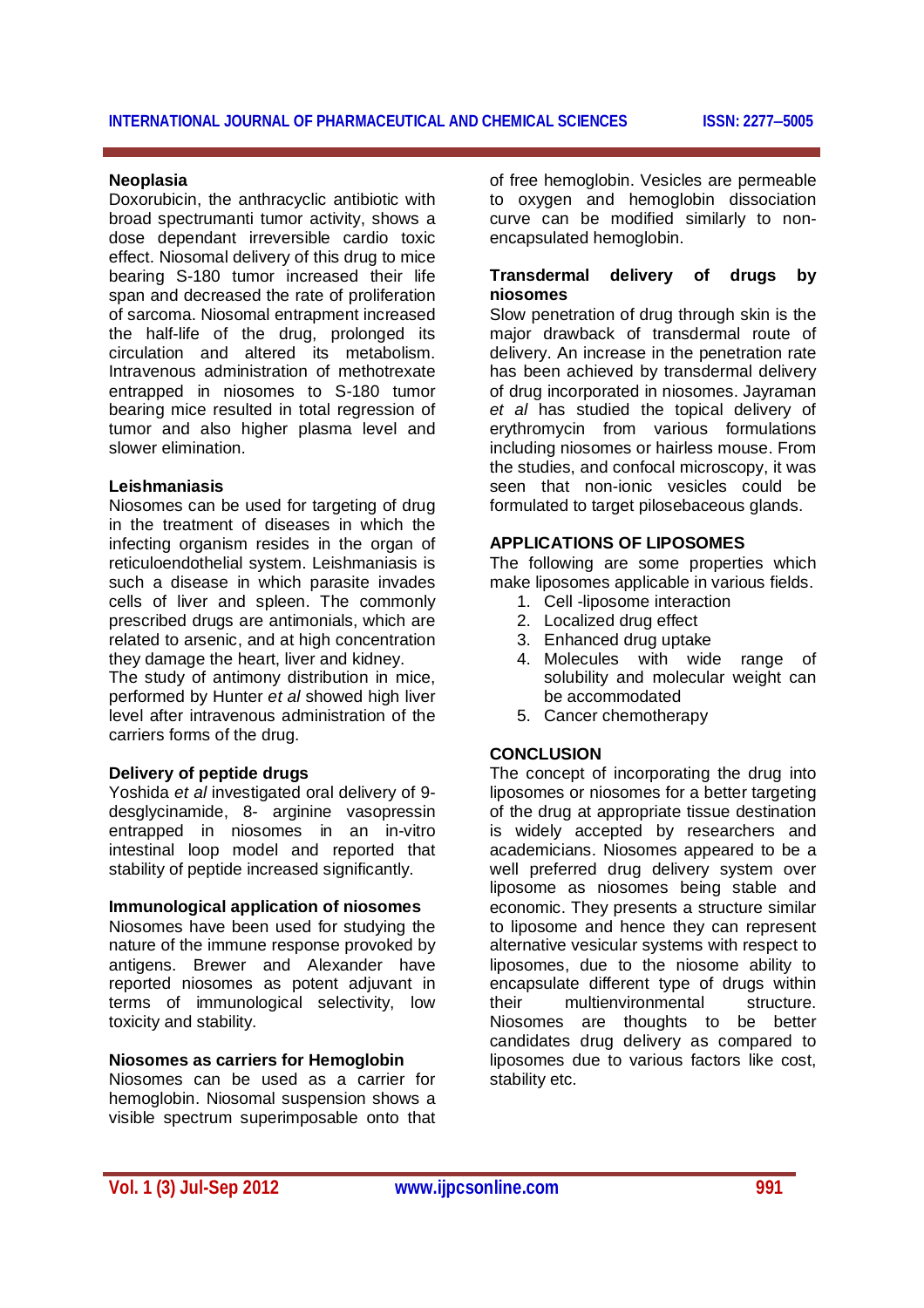#### **REFERENCES**

- 1. Albery WJ and Hadgraft J. J Pharm Pharmacol. 1979;31:129-139.
- 2. Kanitakis J. Eur J Dermatol. 2002;12:390-399.
- 3. Barry BW. Eur J Pharm Sci. 2001;14:101-114.
- 4. Hadgraft J. Int J Pharm. 2001;224:1- 18.
- 5. Baille AJ, Florence AT, Hume LR, Muihead G and Rogerson AJ. J Pharm Pharmacol. 1985;37:863.
- 6. Handjani-vila RM, Ribier A, Rondot B and Vanlerberghe G. Int J Cosmet Sci. 1979;1:303.
- 7. Parthasarthi G, Udupa N and Pillai GK. Indian J Pharm Sci. 1994;56:90.
- 8. Rogerson A, Cummings J, Willmott N and Florence AT. J Pharm Pharmacol. 1988;40:337.
- 9. Udupa N and Pillai GK. Pharmag. 1991;3:45.
- 10. Cappel MJ and Kreuter J. Int J Pharm. 1991;69:143.
- 11. Chapman D. Liposomal technology. 1983;1:1-18.
- 12. Azmin MN, Florence AT, Handjani-Vila RM, Stuart JF, Vanlerberghe G and Whittaker JS. The effect of nonionic surfactant vesicle (niosome) entrapment on the absorption and distribution of methotrexate in mice. J Pharm Pharmacol. 1985:37:237- 42.
- 13. McCormack B and Gregordias G. Drugs-in-cyclodextrins-in-liposomes: An approach to controlling the fate of water insoluble drugs in vivo. Int J Pharm. 1998;162:59-69.
- 14. Baillie AJ, Florence AT, Hume LR, Muirhead GT and Rogerson A. The preparation and properties of niosomes-non-ionic surfactant vesicles. J Pharm Pharmacol. 1985;37:863-8.
- 15. Szoka Jr F and Papahadjopoulos D. Comparative properties and methods of preparation of lipid

vesicles (liposomes). Annu Rev Biophys Bioeng. 1980;9:467-508.

- 16. Chandraprakash KS, Udupa N,<br>Umadevi P and Pillai GK. Umadevi P and Pillai GK. Pharmacokinetic evaluation of surfactant vesicles containing methotrexate in tumor bearing mice. Int J Pharm. 1990;61:R1-R3.
- 17. Florence AT and Baillie AJ. Nonionic surfactant vesicles alternatives to liposomes in drug delivery? Novel Drug Delivery and its Therapeutic Application, L. F. Prescott and W. S. Nimmo, John Wiley and Sons Ltd. 1989:281-296.
- 18. Baillie AJ and Florence AT. The preparation and properties of niosomes - non ionic surfactant vesicles. J Pharm Pharmacol. 1985;37:863-868.
- 19. Vora B, Khopade AJ and Jain NK, Proniosome based transdermal delivery of levonorgestrel for effective contraception. J Control Rel. 1998;54:149–165.
- 20. Gayatri Devi S, Venkatesh P and Udupa N. Niosomal sumatriptan succinate for nasal administration. Int J Pharm Sci. 2000;62(6):479- 481.
- 21. Szoka FJr and Papahadyopoulos D. Comparative properties and methods of preparation of lipid vesicles (liposomes). Ann Rev Biophys- Bioeng. 1980;9:467-508.
- 22. Uchegbu IF and Vyas SP. Nonionic surfactant based vesicles (niosomes) in drug delivery. International Journal of Pharmaceutics.1998;172:33-70.
- 23. Raja Naresh RA and Udupa N. Antiinflammatory activity of niosome encapsulated diclofenac sodium in arthritis rats. International journal of pharmaceutics. 1994;26(1):46-48.
- 24. Buckton G, Harwood. Interfacial phenomena in drug delivery and targeting. Switzerland: Academic Publishers; 1995:154-5.